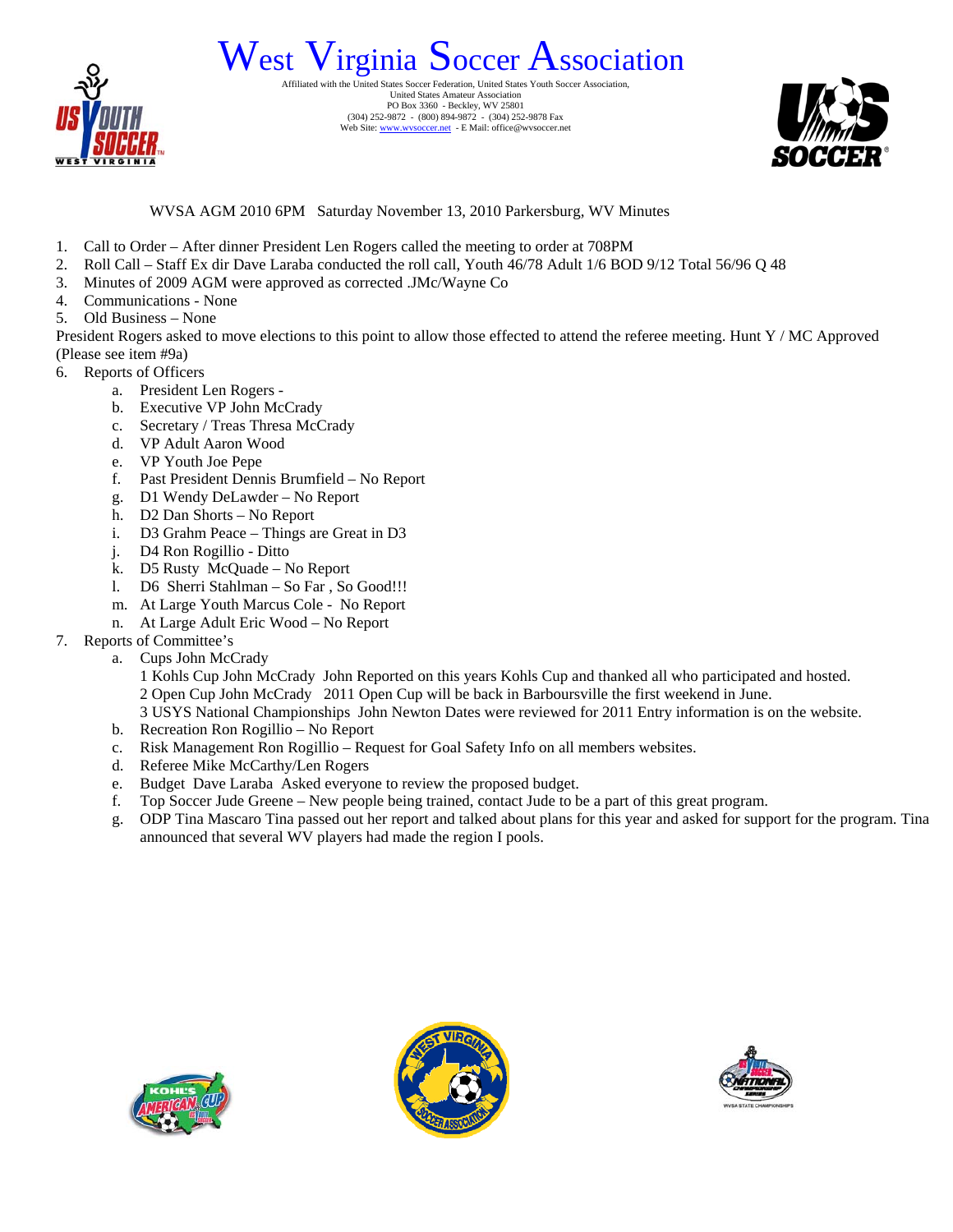- 8. Staff Reports
	- a. Executive Director Dave Laraba Dave recognized the WVSA Staff and expressed his thanks for all their work the past 2 years in making the regionals a success, while keeping all WVSA programs running smoothly.
	- b. Director of Coaching Bob Gray No Report
	- c. Director Membership Services Jude Greene Reviewed her written report.
	- d. Director Soccer Operations Charlie Birklebach Charlie reviewed plans for the WVTL.
- 9. New Business Elections were conducted at the beginning of the meeting to allow for those effected to attend the referee meeting. President Rogers turned the gavel over to Ex VP John McCrady
	- a. Elections of Officers
		- 1 President Len Rogers RR/Hunt Y Approved
		- 2 VP Youth Joe Pepe Hunt Y / BY Approved
		- 3 D2 No Election \*
		- 4 D4 Ron Rogillio Wayne Co / Hunt Y Approved
		- 5 D6 Sherri Stahlman Ripley Y / Ripley A Approved
		- 6 At Large Adult Eric Wood A Wood / Ripley A Approved
		- 7 D1 (1year) No Election \* Wendy DeLawder (EPIC) Reappointed by President Rogers
		- \* No Member club was present to vote from the district.
		- The meeting returned to the printed agenda (See item #6)
	- **b.** Approval of Budget Ex Dir Dave Laraba Reviewed the budget process. **TMcC/ JP Approved**
	- c. Approval of BOD Actions The actions of the BOD during the year were approved. **HuntY/ BY Approved**
	- d. Amendments to the WVSA Constitution None
	- e. By Law Amendments: None
	- **f.** Rule Changes

## **ADD 3.15.5 (new) Roster Age Limits (Fall 2010)**

 **1.**A Team my have on its roster only players who 's age's fall within the US Youth Soccer Player Age Matrix.(U4)- U19)

- **ADD 3.15.4 .3 (i) RR / Hunt Y Approved**
- 3. Exceptions may be granted by the Director of Membership Services for hardships.
- **i. Hardships may not be granted for Any WVSA Cup Play**

## **ADD 3.15.6 .2 (i) RR / Hunt Y Approved**

- 2. Exceptions may be granted by the Director of Membership Services for hardships.
	- **i. Hardships may not be granted for Any WVSA Cup Play**

 **Rule: 3.15.1.1** Recreational teams may have no more than 2 x the number of field players on the teams roster.  **ADD 1.a This rule shall effect all WVSA Cups that allow recreational teams to enter. ( Changes shall be made to cup rules to reflect this change.) JMcC / HY Aproved** 

 **Rule: 5.9 Rules of Play ( WVSA Cups )** 

 **ADD/** *insert* **1.** Except as otherwise provided herein, the rules of US Youth Soccer and the FIFA Laws of the Game**,**   *As modified by WVSA General and Cup Rules* **,** shall apply. **Hunt Y / MC Aprvd** 

## **Rule 7.1.1.9 ADD RR/MC Approved**

1. **A West Virginia resident playing on a WVSA Travel team can only be rostered on the team as a Primary player. The only Secondary players allowed on a WVSA Travel roster will be out of state players registered as Primary players in another state. 2. WVSA will provide each Travel Club with Official Team Rosters, Tournament rosters and League Rosters to use for their club members thru the online YLUSA registration system for Travel.** 

**3. Registered players wanting to play with a team from a different Travel Club can only play with the team at a Tournament using a Guest Player form from the eTravel system.** 

 **# Exception for out of state play as required.**